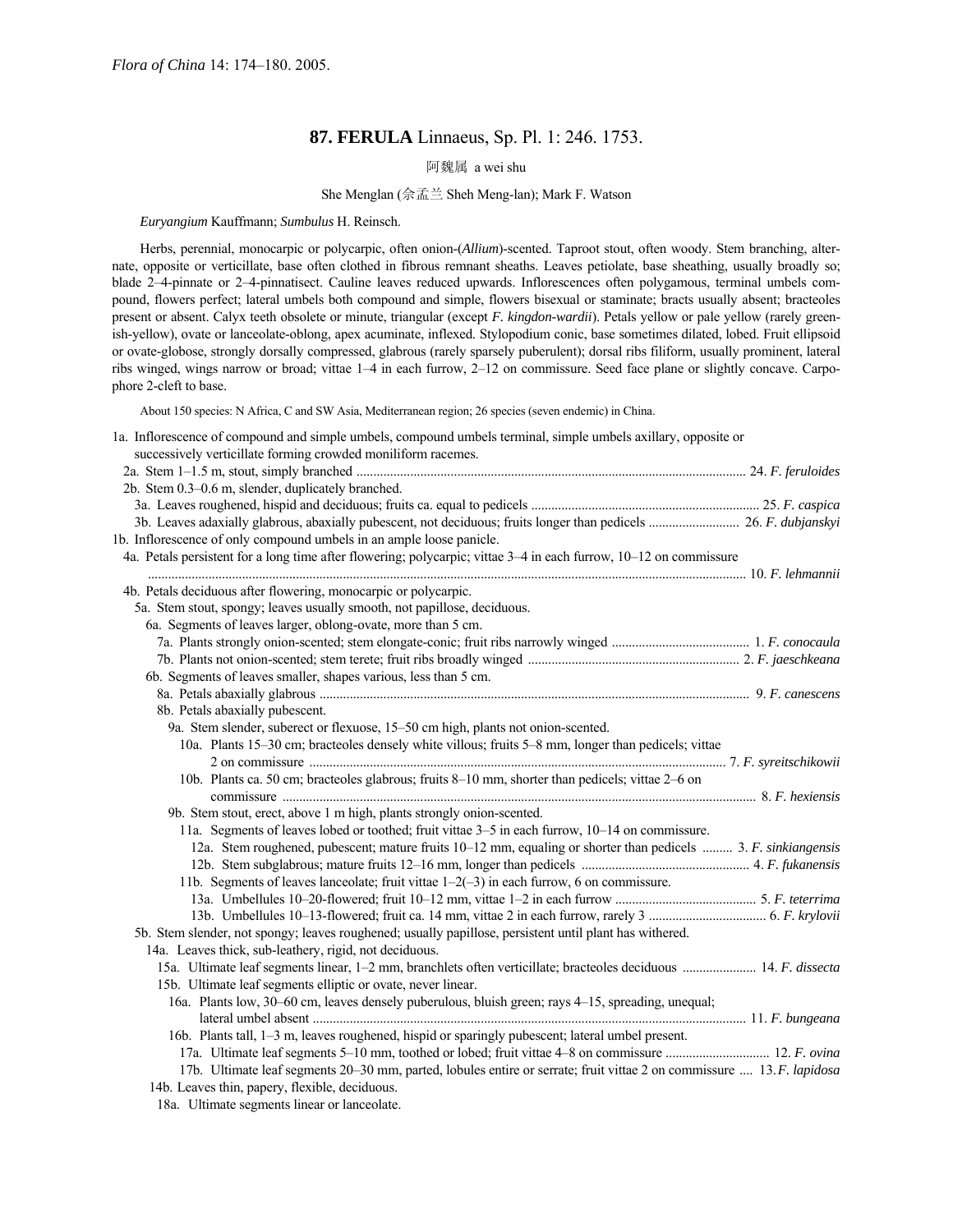| 19b. Leaves 2–3-pinnatisect, ultimate segments 2–10 mm.                                                        |  |
|----------------------------------------------------------------------------------------------------------------|--|
| 20a. Plants sparsely pubescent, leaves adaxially glabrous, abaxially pubescent; fruit 5–7 mm, vittae 2 on      |  |
|                                                                                                                |  |
|                                                                                                                |  |
| 18b. Ultimate segments elliptic-ovate, never linear or lanceolate.                                             |  |
| 21a. Plants glabrous.                                                                                          |  |
| 22a. Leaf blade 2–3-pinnatisect, ultimate segments oblong, $0.3-1 \times 0.2-0.6$ cm; calyx teeth conspicuous, |  |
|                                                                                                                |  |
| 22b. Leaf blade 3-pinnate, ultimate segments long-ovate or broadly ovate; calyx teeth obsolete                 |  |
|                                                                                                                |  |
| 21b. Plant pubescent or hispid.                                                                                |  |
| 23a. Leaves adaxially glabrous, abaxially pubescent, articulate between petiole and blade.                     |  |
| 24a. Stem 0.5–1 m, $1 \times$ branched; leaf blade ternate-pinnate, pinnae pinnately parted; lateral umbels    |  |
|                                                                                                                |  |
|                                                                                                                |  |
| 23b. Leaves roughened, hispid, not articulate between petiole and blade.                                       |  |
| 25a. Leaves adaxially glabrous, abaxially sparsely hirsute, basal leaves long-petiolate; bracteoles            |  |
|                                                                                                                |  |
| 25b. Leaves hispid on both surfaces, basal leaves sessile or short-petiolate; bracteoles deciduous             |  |
|                                                                                                                |  |
|                                                                                                                |  |

# **1. Ferula conocaula** Korovin, Monogr. Ferula, 33. 1947.

### 圆锥茎阿魏 yuan zhui jing a wei

Plants ca. 2 m, monocarpic, strongly onion-scented. Stem solitary, very stout, up to 15 cm thick at base, tapering towards apex, hispid, paniculate-branched, branches thick, lower branches alternate, upper branches verticillate, purplish tinged with age. Basal leaves petiolate; blade triangular in outline, ternatepinnatifid; ultimate segments lanceolate or lanceolate-elliptic, to  $27 \times 7$  cm, finely crenate, adaxially glabrous, abaxially densely puberulous. Cauline leaves reduced with expanded sheaths, uppermost almost wholly sheathing. Terminal umbels often sessile or short-pedunculate, lateral umbels long-pedunculate, usually exceeding terminal; umbels 8–14 mm across; bracts absent; rays 12–50, subequal; bracteoles few, lanceolate, small, deciduous; umbellules ca. 15-flowered. Stylopodium low-conic, base dilated; styles elongate, recurved. Fruit ellipsoid, ca.  $10 \times 5$  mm; vittae 1–2 in each furrow, 8–14 on commissure. Fl. May–Jun, fr. Jun-Jul.

Mountain valleys, semi-deserts; ca. 2800 m. SW Xinjiang (Wuqia) [Kyrgyzstan].

This species is used in Xinjiang as a regional substitute for the traditional Chinese medicine "a wei" (*Ferula assafoetida* Linnaeus).

**2. Ferula jaeschkeana** Vatke, Index Sem. Hort. Berol. 1876, App. 2. 1876.

### 中亚阿魏 zhong ya a wei

*Ferula jaeschkeana* var. *parkeriana* O. E. Schulz; *Peucedanum jaeschkeanum* (Vatke) Baillon.

Plants 1-2 m, monocarpic, not strongly scented. Stem solitary, thick, robust, reddish brown, paniculate-branched, lower branches alternate, upper branches verticillate.Basal leaves petiolate; blade broadly triangular in outline, 2-ternately dissected, glabrous adaxially, pubescent abaxially, soon wilting; segments broadly ovate, ternate-bipinnatisect, ultimate segments oblong or oblong-lanceolate,  $10-15 \times 4-5$  cm, 2-pinnatisect, base decurrent, finely serrate, apex short-acuminate. Cauline leaves reduced upwards, sheaths ovate-lanceolate, embracing. Umbels 3-10 cm across; terminal umbels sessile or subsessile, lateral umbels long-pedunculate, exceeding terminal; rays  $(5-)10-20$  $(-25)$ , unequal; bracts absent; umbellules 15-20-flowered. Petals long-elliptic, apex acuminate, incurved. Stylopodium lowconic, base dilated, margin undulate; styles elongate.Fruit ellipsoid,  $14-20 \times 8-12$  mm; vittae 1 in each furrow, 4–6 on commissure. Fl. Jun, fr. Jul.

Grassy slopes, among shrubs; ca. 3600 m. W Xizang (Ngari, Zanda) [Afghanistan, Bhutan, NE India, W Pakistan; C Asia].

#### **3. Ferula sinkiangensis** K. M. Shen, Acta Phytotax. Sin. 13(3): 88. 1975.

新疆阿魏 xin jiang a wei

Plants 0.5–1.5 m, strongly onion-scented. Rootstock thick, conical. Stem stout, pubescent, paniculate-branched, lower branches alternate, upper branches verticillate, often purplish red. Leaf blade gray-green, triangular-ovate in outline, ternate-3-pinnatisect; ultimate segments broadly elliptic, ca. 10 mm, shallowly lobed or toothed, base decurrent, adaxially sparsely pubescent, abaxially densely puberulent. Terminal umbel subsessile, lateral umbels  $(1–)2–4$ , opposite or alternate, peduncles elongate, exceeding terminal; umbels  $8-12$  cm across; bracts absent; rays 5-25, puberulent; bracteoles broadly lanceolate, deciduous. Petals abaxially puberulous. Stylopodium low-conic, base dilated, undulated-margined. Fruit ellipsoid,  $10-12 \times 5-6$ mm, sparsely puberulent; vittae 3–4 in each furrow, unequal, 12–14 on commissure. Fl. and fr. Apr-Jun.

• Desert gravels; 800-900 m. W Xinjiang (Yining).

This species is used in Xinjiang as a regional substitute for the traditional Chinese medicine "a wei" (*Ferula assafoetida* Linnaeus).

**4. Ferula fukanensis** K. M. Shen, Acta Phytotax. Sin. 13(3): 89. 1975.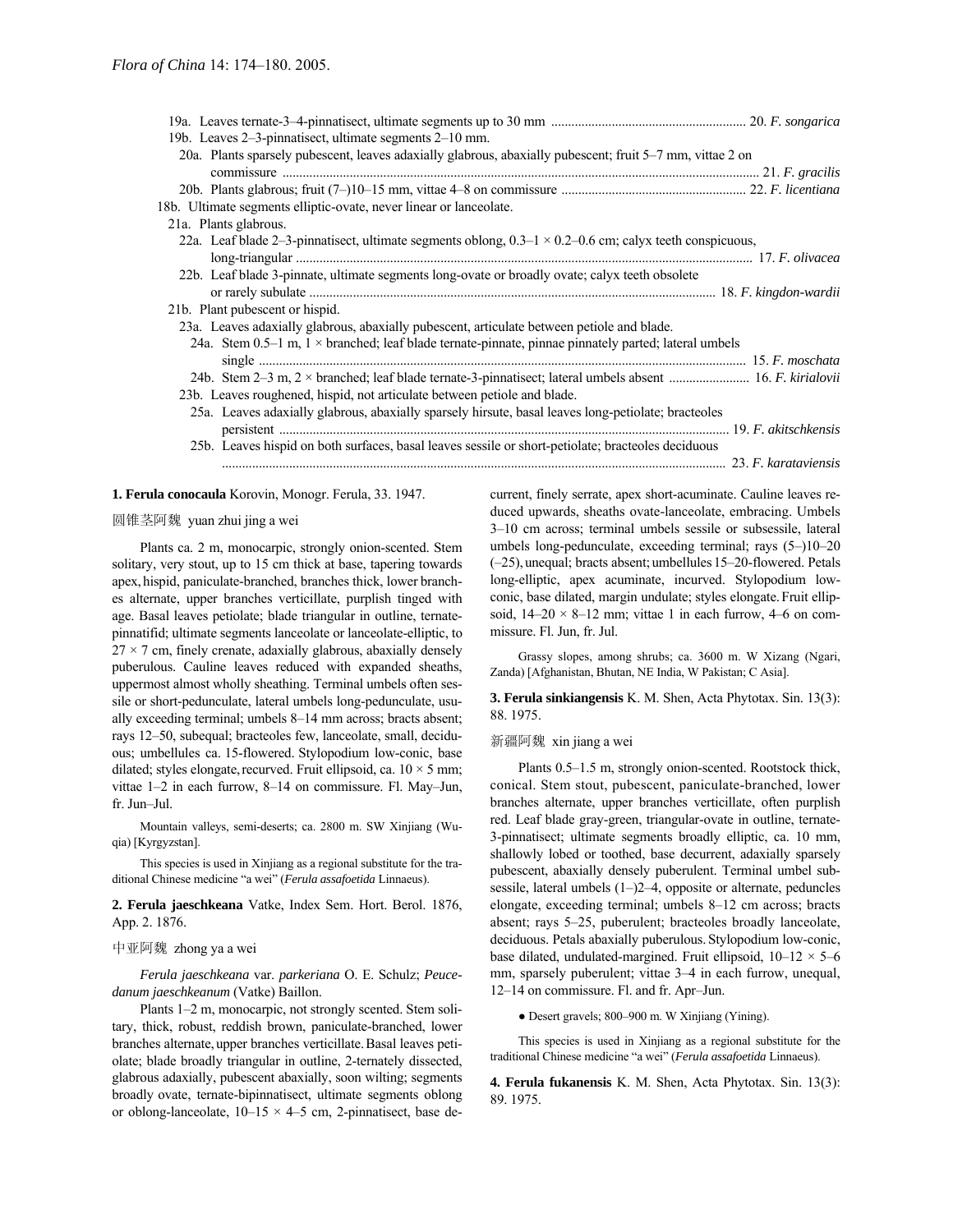### 阜康阿魏 fu kang a wei

Plants  $0.5-1.5$  m, strongly onion-scented. Stem solitary, stout, subglabrous, paniculate-branched, lower branches alternate, upper branches verticillate.Leaf blade ovate in outline, ternate-2-pinnatisect; ultimate segments oblong, proximally parted, distally lobed or toothed, ca. 20 mm, adaxially glabrous, abaxially puberulent, base decurrent, irregular crenate. Umbels  $6-10$  cm across; terminal peduncle  $3-5$  cm, lateral peduncles  $6-$ 15 cm, exceeding terminal; bracts absent; rays  $5-18(-31)$ , unequal; bracteoles lanceolate, deciduous; umbellules 7-21-flowered. Petals abaxially sparsely pubescent. Stylopodium conic, base dilated, margins shallowly lobed; styles elongate and reflexed. Fruit ellipsoid,  $12-16 \times 6-8$  mm; vittae 4-5 in each furrow, unequal, 10–12 on commissure. Fl. and fr. Apr-Jun.

● Valley sides at desert margins; ca. 700 m. NC Xinjiang (Fukang).

This species is used in Xinjiang as a regional substitute for the traditional Chinese medicine "a wei" (*Ferula assafoetida* Linnaeus).

**5. Ferula teterrima** H. Karsten & Kirilov, Bull. Soc. Imp. Naturalistes Moscou 15: 363. 1842.

#### 臭阿魏 xiu a wei

Plants ca. 2 m, strongly onion-scented. Taproot fusiform, thickened. Stem solitary, stout, conspicuously fluted, pubescent, paniculate-branched, lower branches alternate, upper branches verticillate. Basal leaves broadly ovate in outline, ternate-3-pinnatisect; ultimate segments gray-green, lanceolate, ca. 10 mm, thin-leathery, soon wilting, distally crenulate to slightly lobed, densely pubescent, base cuneate, deciduous. Cauline leaves often less divided than basal, uppermost reduced to bladeless sheaths. Terminal umbels subsessile, lateral umbels 2-3, smaller, verticillate with elongate peduncles exceeding terminal; umbels ca. 12 cm across; bracts absent; rays  $15-23$ , subequal, sparsely pubescent; bracteoles lanceolate, deciduous; umbellules 12-20-flowered. Petals abaxially pubescent. Fruit ellipsoid, ca.  $10-12$  mm; vittae  $1-2$  in each furrow, 6 on commissure. Fl. and fr. Apr-Jun.

Desert gravels; ca. 900 m. N Xinjiang (Ili) [Kazakhstan, Russia].

This species has reputed medicinal value.

**6. Ferula krylovii** Korovin, Sist. Zametki Mater. Gerb. Krylova Tomsk. Gosud. Univ. Kujbyševa. 2-3: 2. 1934.

### 托里阿魏 tuo li a wei

Plants 0.5-1.5 m, strongly onion-scented. Taproot fusiform, thickened, rootstock unbranched. Stem solitary, stout, paniculate-branched, lower branches alternate, upper branches verticillate, usually pale purplish-red with age. Leaves broadly ovate, ternate-3-pinnatisect; ultimate segments gray-green, oblong, lobed or toothed, lobules lanceolate, densely pubescent, deciduous. Cauline leaves reduced upwards, sheaths lanceolate. Terminal umbel sessile, lateral umbels  $2-3$ , with elongate peduncles exceeding terminal; umbels ca. 12 cm across; bracts absent; rays 12-23, rather short, umbels subglobose; umbellules 10–13-flowered. Petals abaxially pubescent. Stylopodium conic, base dilated; styles elongate. Fruit long-ellipsoid, ca. 14 mm; lateral ribs narrowly winged; vittae  $2-3$  in each furrow, 6 on commissure. Fl. and fr. May-Jul.

Alkaline grasslands; 600-800 m. NW Xinjiang (Toli) [Russia (W Siberia); C Asia].

This species has reputed medicinal value.

**7. Ferula syreitschikowii** Koso-Poljansky, Bot. Mater. Gerb. Glavn. Bot. Sada RSFSR 3: 71. 1922 [*"syreitschikowi"*].

# 荒地阿魏 huang di a wei

Plants 15–30 cm, not onion-scented. Stem slender, slightly flexuose, densely hirsute, corymbose-branched, branches alternate. Basal leaves subsessile or sessile; leaf blade rhombic, 2-3pinnatisect, ultimate segments gray-green, elliptic, ca. 2 cm, densely pubescent on both surfaces, 3-5-lobed, lobules triangular, deciduous. Uppermost leaves often bladeless, petioles sheathing throughout. Compound umbels terminal on stem and branches; umbels  $4-6$  cm across; rays  $6-12$ , subequal; bracteoles lanceolate, densely white pubescent, persistent; umbellules 1-25-flowered. Petals abaxially puberulous. Stylopodium low-conic, base dilated, undulate-margined. Fruit ellipsoid, 5-8  $\times$  ca. 3 mm; lateral ribs narrowly winged, wings grayish white; vittae large, 1 in each furrow, 2 on commissure. Fl. and fr. May-Jun.

Valley sides, gravelly slopes, sandy places in cultivated land; 500-1000 m. N Xinjiang [Kyrgyzstan, Uzbekistan].

**8. Ferula hexiensis** K. M. Shen, Acta Phytotax. Sin. 24: 314. 1986.

#### 河西阿魏 he xi a wei

Plants ca. 50 cm, roughened and hispid throughout, not onion-scented.Stem slender, solitary, paniculate-branched, lower branches alternate, upper branches verticillate. Leaf blades broadly ovate, ternate-3-4-pinnatisect; ultimate segments ca. 5 mm, margins triangular-toothed or lobed, apex acute, mucronate. Upper leaves often bladeless, petioles wholly sheathing. Terminal umbel long-pedunculate, lateral umbels few, shorter than terminal; umbels  $5-10$  cm across; bracts few, linear, persistent; rays 10-18, subequal; bracteoles several, subulate or narrow-lanceolate, glabrous; umbellules 10-15-flowered. Petals abaxially sparsely pubescent. Stylopodium low-conic, base dilated. Fruit broadly ellipsoid or obovoid,  $8-10 \times 4-7$  mm, sparsely pubescent; lateral wings broad; vittae 1 in each furrow, 2–6 on commissure, unequal. Fl. Jun, fr. Jul.

● Moist places on mountain slopes. N Gansu (Sunan).

**9. Ferula canescens** (Ledebour) Ledebour, Fl. Ross. 2: 302. 1844.

### 灰色阿魏 hui se a wei

*Peucedanum canescens* Ledebour, Fl. Altaic. 1: 307. 1829.

Plants 30–40 cm. Stem slender, slightly flexuose, corymbose-branched, lower branches alternate, upper branches opposite. Leaves triangular-ovate in outline, 3-pinnate/pinnatisect; ultimate segments gray-green, oblong-lanceolate or ovate,  $5-10$ mm, densely pubescent on both surfaces, deciduous. Cauline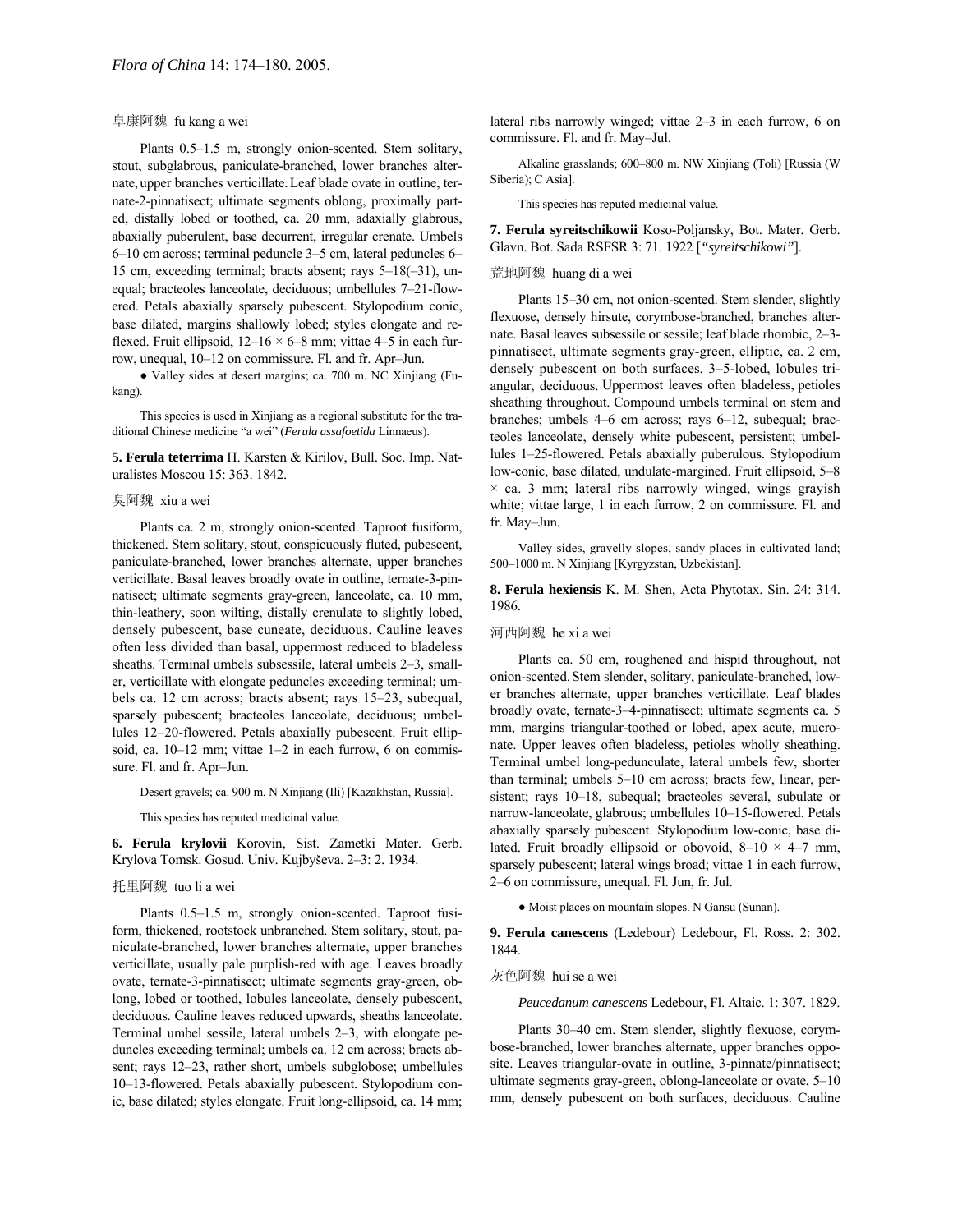leaves few, less divided than basal, uppermost often bladeless, petioles wholly sheathing, sheaths oblong-lanceolate, pubescent. Terminal umbel pedunculate, lateral umbels 1-2, exceeding terminal; umbels  $3-6$  cm across; bracts absent; rays  $(2-)4 5(-8)$ , subequal; bracteoles few, lanceolate, scarious-margined; umbellules ca. 10-flowered. Petals glabrous. Stylopodium lowconic, base dilated, lobed. Fruit oblong-ellipsoid,  $8-14 \times 3.5-6$ mm; vittae 1 in each furrow, large, 2 on commissure. Fl. Jun, fr. Jul.

Desert gravels; ca. 800 m. N Xinjiang (Fuyun) [Kyrgyzstan, Russia (W Siberia), Uzbekistan].

### **10. Ferula lehmannii** Boissier, Fl. Orient. 2: 992. 1872.

### 大果阿魏 da guo a wei

Plants 40–50 cm, polycarpic, strongly onion-scented. Caudex thick, branched. Stem solitary, erect, paniculate-branched, lower branches alternate, upper branches verticillate. Basal leaves short-petiolate, sheaths dilated; blade broadly ovate, ternate-2-pinnatisect; ultimate segments gray-green, long-ovate, ca. 20 mm, pinnate or sometimes  $3-5$  crenate-toothed, pubescent, base decurrent. Cauline leaves reduced, uppermost bladeless, petioles wholly sheathing, pubescent. Terminal umbel sessile or short-pedunculate, lateral umbels  $1-2$ , exceeding terminal; umbellules 6-10-flowered. Petals abaxially puberulent, persistent for a long time after flower. Fruit long-ellipsoid, 12- $14 \times 6$ –7 mm; vittae 3–4 in each furrow, 10–12 on commissure, very unequal. Fl. and fr. May-Jun.

Sandy places on low mountain slopes; 1000-1100 m. NC Xinjiang (Manas) [Afghanistan, Kazakhstan, Kyrgyzstan, W Pakistan, Uzbekistan; C Asia, SW Asia (Iran)].

The rootstock is used medicinally.

### **11. Ferula bungeana** Kitagawa in J. Jap. Bot. 31: 304. 1956.

### 硬阿魏 ying a wei

#### *Peucedanum rigidum* Bunge.

Plants 30–60 cm. Stems slender,  $2-3 \times$  corymbose-branched, lower branches alternate, upper branches opposite or verticillate. Basal leaves rosetted; blade broadly ovate or triangular, 2-3-pinnatisect; ultimate segments glaucous-blue, long-elliptic or ovate,  $1-3 \times 1-2$  mm, pinnatifid, lobules cuneateobovate, apex 3-triangular-toothed, sub-leathery, rigid, densely pubescent, base cuneate, apex mucronate. Cauline leaves few, uppermost leaves bladeless, petioles wholly sheathing. Umbels 4 $-12(-25)$  cm across; bracts absent or 1 $-2$ , subulate; rays 4 $-15$ , unequal, spreading; bracteoles 3–5, linear-lanceolate, unequal; umbellules 5-12-flowered. Stylopodium low-conic, base dilated. Fruit broadly ellipsoid,  $10-15 \times 4-6$  mm; lateral ribs narrowly winged; vittae 1 in each furrow, 2 on commissure. Fl. and fr. May-Jul.

• Gravelly slopes, sandy places; 200-2500 m. Gansu, Hebei, Heilongjiang, Henan, Jilin, Liaoning, Nei Mongol, Ningxia, Shaanxi, Shanxi.

This species has reputed medicinal value.

**12. Ferula ovina** (Boissier) Boissier, Fl. Orient. 2: 986. 1872.

### 羊食阿魏 yang shi a wei

*Peucedanum ovinum* Boissier, Diagn. Pl. Orient., ser. 1, 6: 61. 1846 [ì1845î]; *P. thomsonii* C. B. Clarke; *Ferula stewartiana* var. *affghanica* O. E. Schulz.

Plants 50–100 cm. Stems slender, 1–2, rigid, often purplish red, nodes slightly swollen, paniculate-branched, lower branches alternate, upper branches verticillate.Leaf blade ovate, ternate-3-4-pinnatisect; ultimate segments ovate,  $5-10$  mm, densely hispid, sub-leathery, margins toothed or lobed. Cauline leaves reduced upwards to small, broad, leathery ovate-lanceolate sheaths. Terminal umbel sessile or short-pedunculate, lateral umbels  $1-2(-5)$ , exceeding terminal; umbels  $4-6$  cm across; bracts absent; rays 3–10; bracteoles squamose, deciduous; umbellules 5-12-flowered. Stylopodium low-conic, base dilated. Fruit ellipsoid,  $5-10 \times 2-5$  mm; lateral ribs narrowly winged; vittae 1 in each furrow,  $4-8$  on commissure, large. Fl. and fr. May-Jul.

Gravelly slopes; 1200-1700 m. N Xinjiang (Altay, Tacheng) [Afghanistan, Kazakhstan, Kyrgyzstan, W Pakistan, Tajikistan; SW Asia (Iran)].

#### **13. Ferula lapidosa** Korovin, Monogr. Ferula, 59. 1947.

#### 多石阿魏 duo shi a wei

Plants 60–100 cm, hispid throughout. Stems slender, several, nodes slightly swollen, paniculate-branched, lower branches alternate, upper branches verticillate. Basal leaves short-petiolate, sheaths dilated; blade broadly rhombic, 3-pinnatisect, sub-leathery; ultimate segments broadly elliptic,  $2-3(-4) \times 1-2$ cm, base cuneate, distally lobed, lobules entire or toothed, base decurrent. Upper leaves bladeless, petioles wholly sheathing, sheaths enlarged, elliptic-lanceolate, rigid and clasping. Terminal umbel sessile or short-pedunculate, lateral umbels  $1-3$ , opposite or verticillate with elongate peduncles, exceeding terminal; umbels 3–6 cm across; bracts and bracteoles lanceolate, deciduous; rays  $6-16$ , subequal; umbellules  $10-15$ -flowered. Stylopodium low-conic; styles elongate. Fruit ellipsoid, ca. 10 mm; lateral ribs narrowly winged; vittae 1 in each furrow, large, 2 on commissure. Fl. Jun, fr. Jul.

Grassy places on gravelly slopes; ca. 1200 m. W Xinjiang (Qapqal) [Kyrgyzstan].

**14. Ferula dissecta** (Ledebour) Ledebour, Fl. Ross. 2: 301. 1844.

### 全裂叶阿魏 quan lie ye a wei

*Peucedanum dissectum* Ledebour, Fl. Altaic. 1: 306. 1829.

Plants 40–100 cm. Stem slender, often purplish red, nodes swollen, paniculate-branched, branches usually verticillate. Basal leaves short-petiolate, sheaths dilated; blade broadly ovate,  $3-4(-5)$ -pinnatisect; ultimate segments gray-green, linear,  $1-2$ mm, densely hispid, sub-leathery. Cauline leaves reduced upwards, sheaths lanceolate or ovate, embracing, becoming rigid when old. Terminal umbel sessile or pedunculate, lateral umbels 1–5, long-pedunculate, exceeding terminal; umbels 4–8 cm across; bracts absent; rays  $4-14$ , subequal; bracteoles small, lanceolate, deciduous; umbellules 8-15-flowered. Stylopodium low-conic, base dilated; styles elongate. Fruit ellipsoid,  $7-11 \times$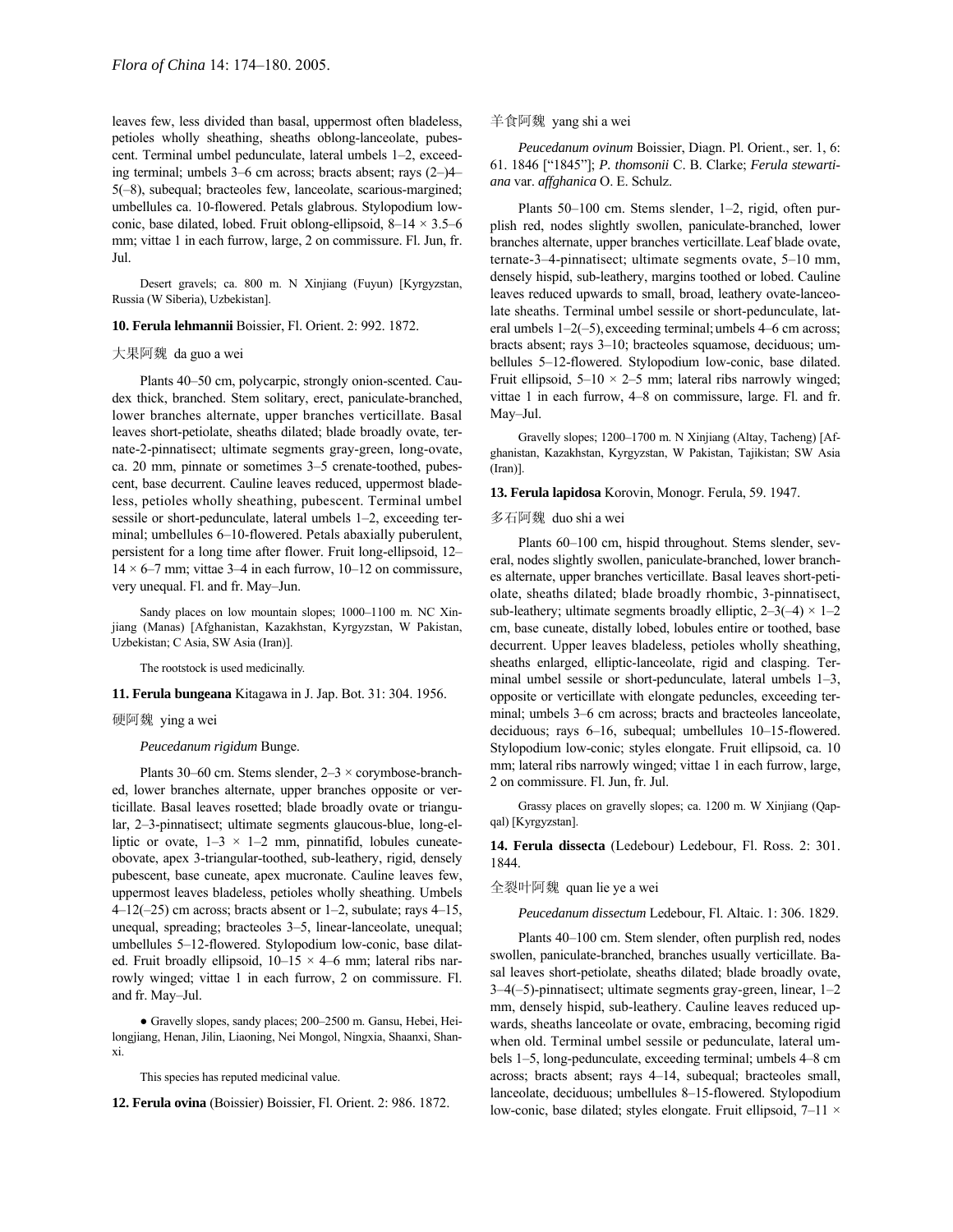3–5 mm; vittae 1 in each furrow, 6 on commissure. Fl. May, fr. Jun.

Gravelly slopes; 1000-1700 m. N Xinjiang (Altay, Tacheng) [Kazakhstan, Russia (W Siberia)].

**15.Ferula moschata** (H. Reinsch)Koso-Poljansky, Bjull. Oböč. Estestvoisp. Voronežsk. Gosud. Univ. 1: 94. 1926.

### 麝香阿魏 she xiang a wei

*Sumbulus moschatus* H. Reinsch, Jahrb. Pract. Pharm. Verwandte Fächer 13: 69. 1846; *Euryangium sumbul* Kauffmann; *Ferula sumbul* (Kauffmann) J. D. Hooker.

Plants 0.5–1 m, pubescent becoming subglabrous. Stem slender, corymbose-branched, lower branches alternate, upper branches verticillate. Leaf blade broadly elliptic-triangular, ternate-2-pinnatisect; ultimate segments oblong or lanceolate, 20- $35 \times 10 - 15$  mm, remote, rather thick, adaxially glabrous, abaxially pubescent, sometimes sparsely papillose along veins, distally lobed, lobules entire or toothed. Terminal umbel longpedunculate, lateral umbels  $1-2$ , solitary or opposite, slightly exceeding terminal; umbels 4–6 cm across; bracts absent; rays 6-12, subequal; bracteoles lanceolate; umbellules 9-12-flowered. Stylopodium low-conic, base dilated, margins undulate. Fruit ellipsoid, ca. 7 mm; vittae 1 in each furrow, 2 on commissure. Fl. Jun, fr. Jul.

Scrub on gravelly slopes; 1500-1600 m. W Xinjiang (Zhaosu) [Kyrgyzstan, Tajikistan].

**16. Ferula kirialovii** Pimenov, Bjull. Moskovsk. Oböč. Isp. Prir., Otd. Biol. 84(5): 110. 1979.

# 山蛇床阿魏 shan she chuang a wei

Plants 2-3 m. Stem slender, purplish red-tinged, 2  $\times$ corymbose-branched, lower branches alternate, upper branches verticillate, branchlets often opposite, rarely alternate or single. Basal leaves long-petiolate, articulate between petiole and blade; blade triangular-ovate, 3-ternate, leaflets 2-pinnatisect; ultimate segments broadly elliptic or long-elliptic,  $10-30 \times 5$ 20 mm, abaxially pubescent, pinnate, lobules entire or toothed. Upper leaf bladeless, sheaths lanceolate. Umbels 4–8 cm across, terminal on stem, branches and branchlets; bracts absent; rays 6–12, subequal; bracteoles several, lanceolate or subulate, persistent; umbellules 12-17-flowered. Stylopodium low-conic, base dilated. Fruit ellipsoid, ca. 7 × 3 mm; vittae small, 1 in each furrow, 2 on commissure. Fl. Jun, fr. Jul.

Scrub or grassy places on gravelly slopes; ca. 1500 m. Xinjiang (Tian Shan) [C Asia (W Tian Shan)].

**17. Ferula olivacea** (Diels) H. Wolff in Handel-Mazzetti, Symb. Sin. 7: 727. 1933.

#### 榄绿阿魏 lan lü a wei

*Peucedanum olivaceum* Diels, Notes Roy. Bot. Gard. Edinburgh 5: 290. 1912.

Plants 30–60 cm, glabrous throughout, glaucous. Stem solitary, corymbose-branched, branches alternate, remote. Basal leaves short-petiolate; blade broadly ovate, 2-3-pinnatisect; ultimate segments broadly elliptic or ovate, pinnatifid, lobules elliptic or obovate, rather thick, veins elevated abaxially, base cuneate, decurrent, margin toothed, apex mucronate. Umbels terminal on stem and branches, ca. 12 cm across; bracts absent or few, linear, unequal, occasionally foliaceous, deciduous; rays 8–16, unequal; bracteoles linear, persistent; umbellules 10–20flowered; pedicels unequal, 5–10 mm. Petals yellowish green. Stylopodium low-conic, base thickened. Fruit oblong or ellipsoid, ca.  $10 \times 5$  mm; vittae 1 in each furrow, 2 on commissure. Fl. and fr. May-Jul.

• Forests, grassy slopes, rock crevices on valley sides; 3300-3800 m. NW Yunnan (Lijiang).

This species has reputed medicinal value.

**18. Ferula kingdon-wardii** H. Wolff, Repert. Spec. Nov. Regni Veg. 27: 326. 1930.

#### 草甸阿魏 cao dian a wei

*Peucedanum kingdon-wardii* (H. Wolff) Korovin.

Plants 0.5-1 m, glabrous throughout, glaucous. Stem fluted. Leaf blade broadly triangular-ovate, 3-pinnate, pinnae 4– 5 pairs; ultimate segments long-ovate or broadly ovate,  $1.5-2.5$  $\times$  1–1.8 cm, subleathery, abaxially glaucous, base cuneate or truncate, irregularly coarsely toothed. Upper leaves 3-lobed, lobules ovate-lanceolate, sheaths dilated, suborbicular. Umbels 8–13 cm across; bracts 1–2, broadly ovate or ovate-lanceolate, unequal; rays  $7-16$ , stout,  $4-7$  cm; bracteoles 6-8, linearlanceolate, shorter than flowers; umbellules 12-20-flowered. Calyx teeth obsolete or subulate. Stylopodium low-conic. Fruit ellipsoid,  $0.8-1 \times$  ca. 0.5 cm; lateral ribs narrowly winged; vittae 1 in each furrow, 2 on commissure. Fl. and fr. Aug-Oct.

• Gaps among stones on grassy slopes; 2700-3300 m. NW Yunnan.

**19. Ferula akitschkensis** B. Fedtschenko ex Koso-Poljansky, Bjull. Obšč. Estestvoisp. Voronežsk. Gosud. Univ. 1: 94. 1926.

### 山地阿魏 shan di a wei

Plants 1–1.5 m. Stem slender, paniculate-branched, lower branches alternate, upper branches verticillate. Basal leaves long-petiolate; blade broadly rhombic, ternate-3-pinnatisect; ultimate segments oblong or ovate-oblong,  $8-15(-30) \times 3-5$  $(-10)$  mm, usually pinnatisect, lobules linear, entire, adaxially glabrous, abaxially sparsely hispid. Upper leaves bladeless, sheaths lanceolate. Terminal umbel sessile or short-pedunculate, lateral umbels 2-4, opposite or verticillate, rarely single, exceeding terminal; umbels 5–10 cm across; bracts lanceolate; rays  $10-20(-25)$ , subequal, very spreading; bracteoles 5–7, lanceolate, persistent; umbellules 8–16-flowered. Stylopodium lowconic, base dilated; style elongate, very reflexed when mature. Fruit ellipsoid, ca. 8 mm; vittae 1 in each furrow, 2 on commissure. Fl. and fr. Jun-Jul.

Mountain slopes, scrub or grassy places on gravelly slopes; 900-2100 m. N Xinjiang (Altay, Bole, Tacheng) [Kazakhstan, Kyrgyzstan, Russia].

**20. Ferula songarica** Pallas ex Sprengel in Roemer & Schultes, Syst. Veg. 6: 598. 1820.

准噶尔阿魏 zhun ga er a wei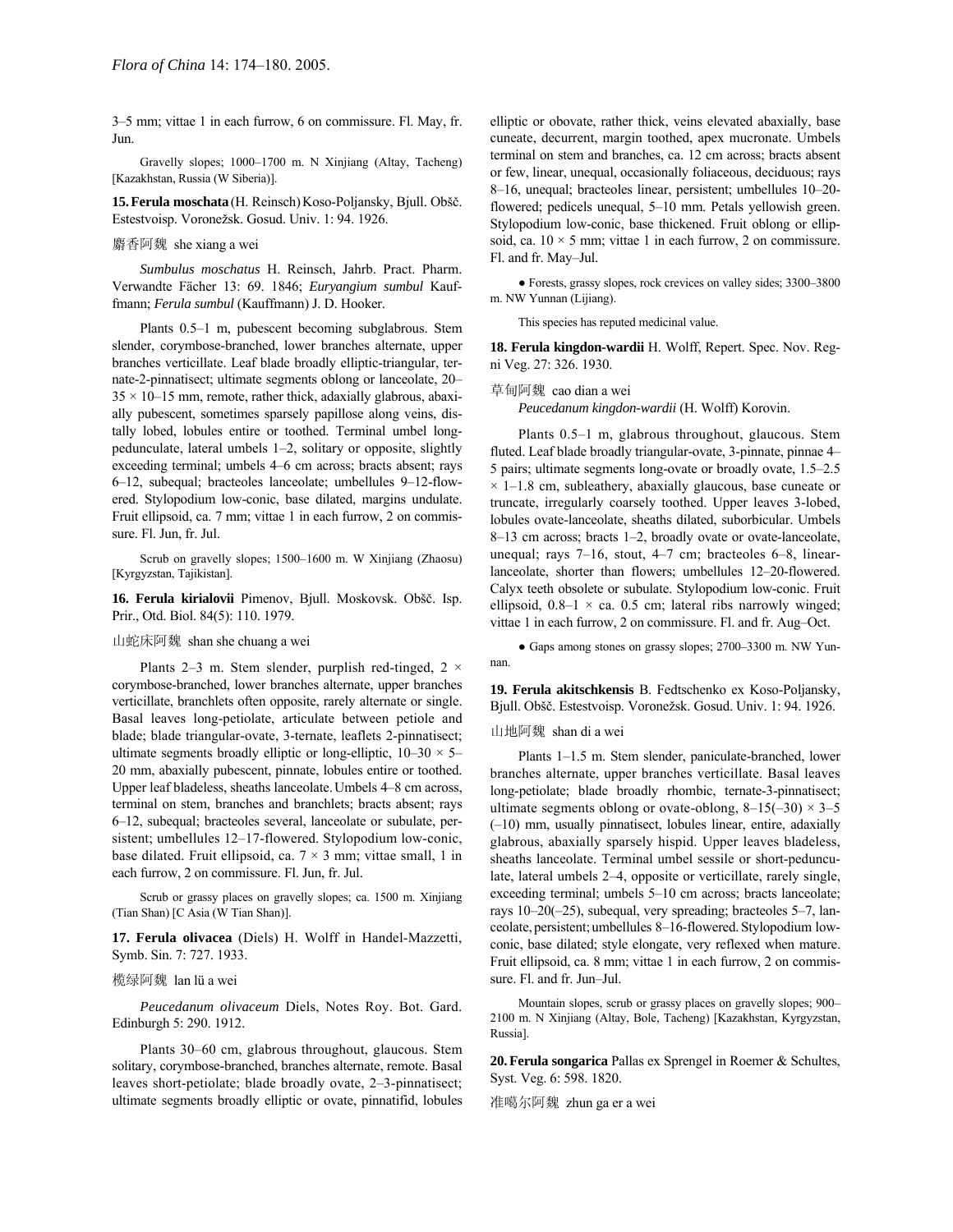Plants 1-1.5 m. Stems 1-3 robust, rigid, purplish red with age, paniculate-branched, lower branches alternate, upper branches verticillate. Basal leaves long-petiolate; blade broadly triangular, ternate-3-4-pinnatisect; ultimate segments green, linear,  $1.5-3 \times 1-2$  mm, thick-papery, glabrous, entire, soon wilting, deciduous. Cauline leaves reduced upwards, small, less divided than basal, sheaths lanceolate, thin-leathery. Terminal umbel short-pedunculate, lateral umbels  $(1–)2–4$  or absent, long-pedunculate, exceeding terminal; umbels 4–7 cm across; rays 10–20, subequal; bracteoles 5, lanceolate, persistent; umbellules 15-20-flowered. Stylopodium low-conic; style elongate. Fruit ellipsoid, ca.  $8 \times 5$  mm; vittae 1 in each furrow, 2 on commissure. Fl. and fr. Jun-Jul.

Scrub or grassy places on mountain slopes; 1100–1800 m. N Xinjiang (Altay, Tacheng) [Kazakhstan, Russia (W Siberia)].

#### **21.Ferula gracilis**(Ledebour) Ledebour,Fl. Ross. 2:304. 1844.

#### 细茎阿魏 xi jing a wei

*Peucedanum gracile* Ledebour, Fl. Altaic. 1: 308. 1829.

Plants 50–80 cm, sparsely pubescent. Stem slender, erect, solitary, paniculate-branched from middle, branches alternate. Basal leaves short-petiolate; blade broadly ovate, ternate-2-3pinnatisect; ultimate segments ovate or oblong-elliptic, pinnatifid, lobules lanceolate, ca.  $5-10$  mm, adaxially glabrous, abaxially sparsely pubescent, thin-papery. Cauline leaves reduced upwards, uppermost leaves bladeless, sheaths lanceolate, deciduous. Terminal umbel pedunculate or subsessile, lateral umbels 1–2, pedunculate, usually slightly shorter than terminal; bracts absent; rays 4-8, unequal; bracteoles lanceolate, membranous, deciduous; umbellules 10-15-flowered. Stylopodium low-conic, base dilated; styles elongate. Fruit ellipsoid, 5–7 mm; vittae 1 in each furrow, 2 on commissure. Fl. Jun, fr. Jul.

Grassy places, gravelly slopes on valley sides; 730-1700 m. N Xinjiang (Altay) [Russia (W Siberia)].

### **22. Ferula licentiana** Handel-Mazzetti, Oesterr. Bot. Z. 82: 252. 1933.

### 太行阿魏 tai hang a wei

Plants (60-)120-180 cm, glabrous throughout. Stem solitary, slender, usually flexuose, paniculate-branched, lower branches alternate, upper branches verticillate. Basal leaves petiolate; blade broadly ovate-triangular, 3-4-pinnatisect; ultimate segments ovate-oblong, often pinnately parted or lobed, lobules lanceolate, 2-4 mm, both surfaces glabrous. Upper leaves reduced, bladeless, sheaths lanceolate, embracing. Terminal umbel short-pedunculate, lateral umbels  $1-3$ , simple or opposite, exceeding terminal; bracts absent or  $1-3$ , linear, small; rays  $7-11$ , 2.5 $-3$  cm, subequal; bracteoles 4 $-5$ , lanceolate; umbellules 7-15-flowered. Stylopodium low-conic. Fruit pale brown, oblong or oblong-obovate, (7-)10-15 mm; lateral broadly winged; vittae  $(1-)3-4$  in each furrow,  $4-8$  on commissure. Fl. and fr. Jun-Jul.

• Mountain slopes; 100-2100 m. EC Anhui, N Henan, NW Jiangsu, S Shaanxi, W Shandong, E Shanxi.

1a. Plants 120-180 cm; rays 7-11, 3-5 cm

............................................................... 22a. var. *licentiana*

1b. Plants  $60-120$  cm; rays  $3-7$ ,  $1.5-3$  cm ............................................................. 22b. var. *tunshanica*

#### **22a. Ferula licentiana** var. **licentiana**

太行阿魏(原变种) tai hang a wei (yuan bian zhong)

Plants 120–180 cm. Rays 7–11, 3–5 cm. Fruit 10–15 mm; vittae 3–4 in each furrow, 4–8 on commissure.

• Sunny mountain slopes; 1200–2100 m. N Henan, S Shaanxi (Qin Ling), E Shanxi (Taihang Shan).

**22b. Ferula licentiana** var. **tunshanica** (S. W. Su) R. H. Shan & Q. X. Liu, Bull. Nanjing Bot. Gard. Mem. Sun Yat Sen 1987: 37. 1987.

铜山阿魏 tong shan a wei

*Ferula tunshanica* S. W. Su, Fl. Jiangsu. 2: 584, 935. 1982.

Plants 60–120 cm. Rays 3–7, 1.5–3 cm. Fruit 7–10 mm; vittae  $1-3$  in each furrow,  $4-6$  on commissure.

• Mountain slopes; 100–200 m. EC Anhui (Dingyuan), NW Jiangsu (Suining, Tongshan), W Shandong (Jinan).

**23. Ferula karataviensis** (Regel & Schmalhausen) Korovin ex Pavlov, Index Sem. Hort. Bot. Univ. As. Med. 191. 1926.

短柄阿魏 duan bing a wei

*Peucedanum karataviense* Regel & Schmalhausen, Trudy Imp. S.-Peterburgsk. Bot. Sada 5: 598. 1878.

Plants 0.5-1 m. Root cylindrical, with spherical tuberous swellings. Stem corymbose-branched above, branches alternate. Basal leaves sessile or short-petiolate with expanded sheaths; blade triangular-ovate, ternate-2-3-pinnatisect; ultimate segments broadly elliptic, usually pinnately parted, lobules lanceolate, ca. 5 mm, roughened, both surfaces sparsely hispid, apex mucronate. Terminal umbel pedunculate or sessile, lateral umbels 2–3, opposite or verticillate, rarely single, long-pedunculate, exceeding terminal; bracts subulate, deciduous; rays 4–10, unequal; bracteoles subulate, deciduous; umbellules 4–15-flowered. Stylopodium low-conic, base dilated. Fruit ellipsoid, ca. 8 mm; vittae 1 in each furrow, large, 2 on commissure. Fl. and fr. May-Jul.

Gravelly slopes; 1100-1700 m. W Xinjiang (Xinyuan) [C Asia (Altay, Pamir, Tian Shan)].

**24. Ferula feruloides** (Steudel) Korovin, Monogr. Ferula, 77. 1947 [*"ferulaeoides"*].

#### 多伞阿魏 duo san a wei

*Peucedanum feruloides* Steudel, Nomencl. Bot., ed. 2, 2: 311. 1841 [*"ferulaeoides"*].

Plants 1–1.5 m. Root fusiform. Stem stout, solitary, rarely 2–4, sparsely pubescent, paniculate-branched from middle, branches verticillate, occasionally alternate. Basal leaf blade broadly ovate, ternate-4-pinnate/pinnatifid; ultimate segments ovate, ca. 10 mm, usually parted, lobules entire or toothed, densely pubescent, deciduous. Inflorescence copiously cymosebranched, often several simple umbels successively verticillate on the same branch, forming a crowded moniliform ra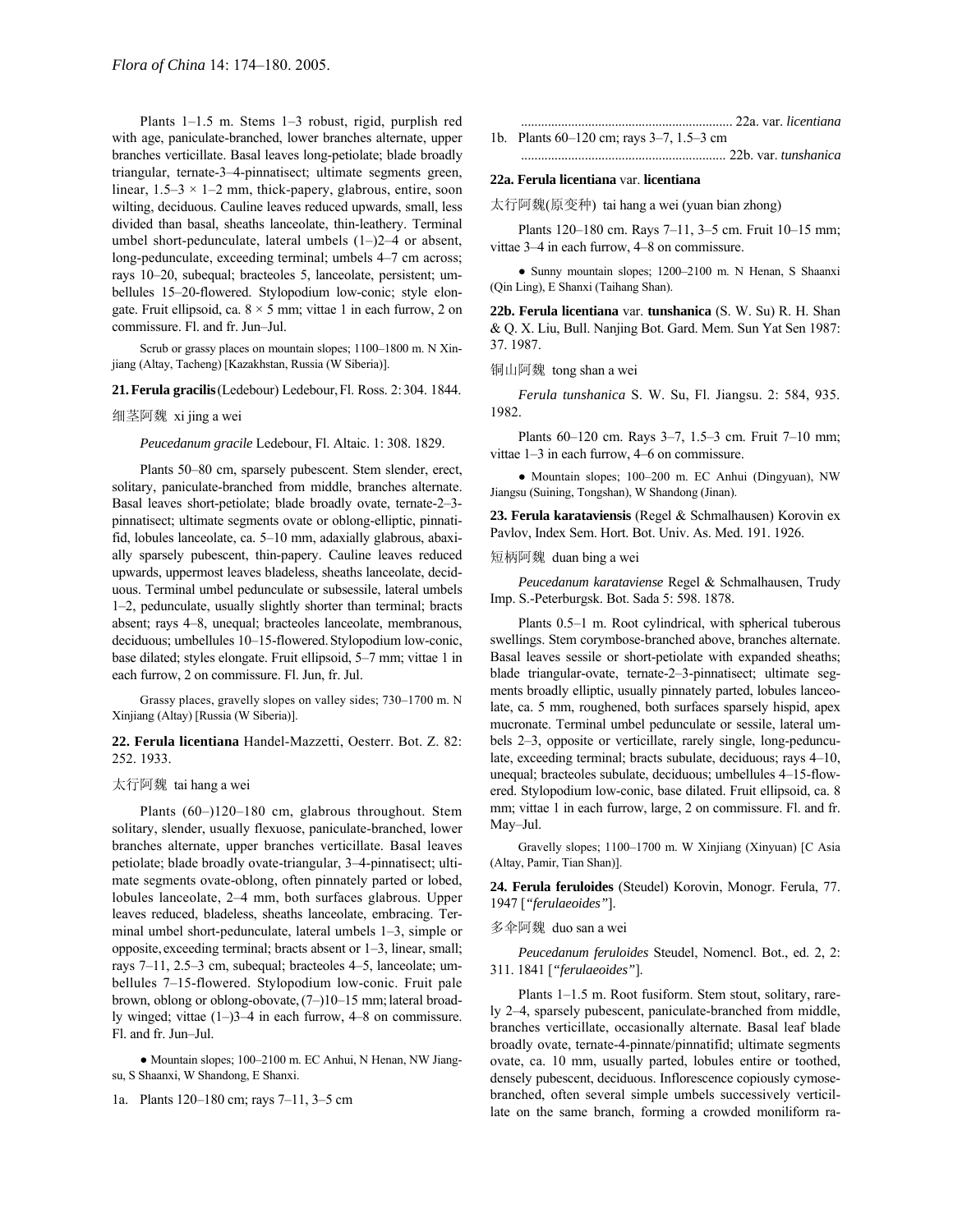ceme; umbels ca. 2 cm across; bracts absent; rays 4, subequal; bracteoles small, deciduous; umbellules ca. 10-flowered. Stylopodium depressed-conic. Fruit ellipsoid,  $3-7 \times 1.5-3$  mm; vittae 1 in each furrow, 2 on commissure. Fl. May, fr. Jun.

Desert gravels; 400-1100 m. NC Xinjiang [Kazakhstan, Kyrgyzstan, Mongolia, Russia (Siberia), Uzbekistan].

In C Asia the leaves are harvested for cattle fodder, and the plants have reputed medicinal value, presumably as a regional substitute for the traditional Chinese medincine "a wei" (*Ferula assafoetida* Linnaeus).

**25. Ferula caspica** Marschall von Bieberstein, Fl. Taur.-Caucas. 1: 220. 1808.

#### 里海阿魏 li hai a wei

*Peucedanum caspicum* (Marschall von Bieberstein) Link.

Plants 30-60 cm. Root fusiform; caudex branched. Stem single, rarely 2-3, slender,  $2 \times$  paniculate-branched, branches alternate, branchlets opposite or alternate. Basal leaves shortpetiolate; blade broadly ovate, 3-pinnate/pinnatifid; ultimate segments ovate, usually lobed, lobules lanceolate, both surfaces roughened, hispid, apex acute, deciduous. Compound umbels terminal, simple umbels lateral on branches and branchlets, 1– 3, opposite or verticillate, umbels  $1.5-3$  cm across; bracts and bracteoles absent; rays 1–6, subequal; umbellules 8–10(-15)flowered. Stylopodium low-conic, base dilated; styles elongate. Fruit ellipsoid, ca.  $4-5(-9) \times 3-4(-7)$  mm; lateral ribs narrowly winged; vittae 1 in each furrow, 2 on commissure. Fl. and fr. May-Jul.

Rock crevices on low mountain slopes; 500-1800 m. N Xinjiang [Kyrgyzstan, W Mongolia, Russia (Siberia), Uzbekistan; C and SW Asia].

**26. Ferula dubjanskyi** Korovin ex Pavlov, Fl. Kazakhstana 2: 539. 1934.

#### 沙生阿魏 sha sheng a wei

### *Ferula dshaudshamyr* Korovin.

Plants 50–70 cm. Stem solitary,  $2 \times$  paniculate-branched. Leaf blade broadly elliptic, 3-pinnate/pinnatifid; ultimate segments elliptic, 5-10 mm, usually lobed or toothed, adaxially glabrous, abaxially densely pubescent. Compound umbels terminal on stem and branches, simple umbels lateral on branches and branchlets,  $1-2$ , solitary or opposite; umbels  $1-4$  cm across; bracts and bracteoles absent; rays 2-7, subequal; umbellules 6-10-flowered. Stylopodium low-conic, base dilated, margins undulate; styles elongate. Fruit ellipsoid,  $4-6 \times 2-4$  mm; lateral ribs narrowly winged, wings whitish; vittae 1 in each furrow, 2 on commissure. Fl. and fr. Jun-Jul.

Sandy slopes in deserts; 400–600 m. N Xinjiang (Altay) [Kazakhstan, Kyrgyzstan, W Mongolia. Uzbekistan; C Asia].